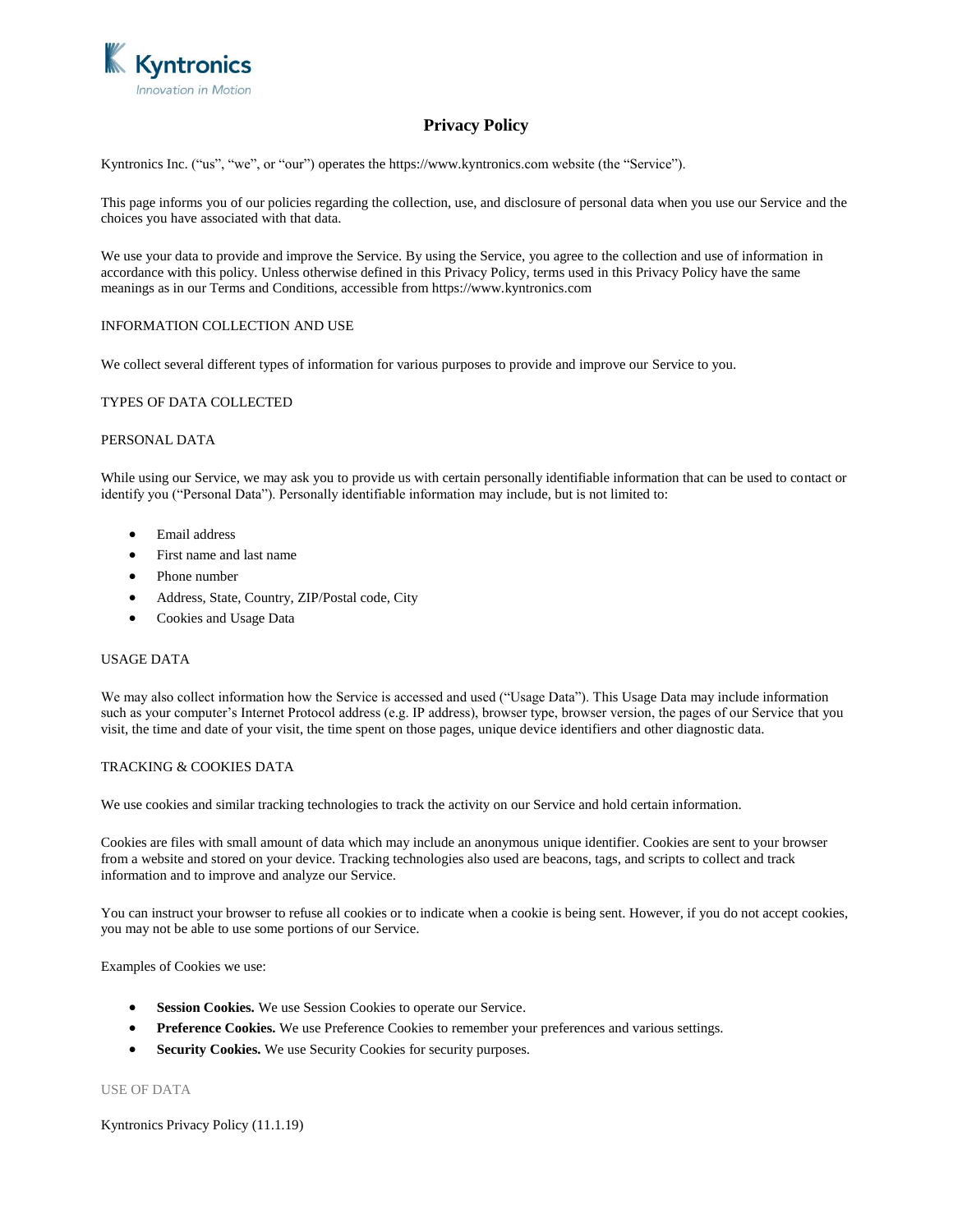Kyntronics Inc. uses the collected data for various purposes:

- To provide and maintain the Service
- To notify you about changes to our Service
- To allow you to participate in interactive features of our Service when you choose to do so
- To provide customer care and support
- To provide analysis or valuable information so that we can improve the Service
- To monitor the usage of the Service
- To detect, prevent and address technical issues

## TRANSFER OF DATA

Your information, including Personal Data, may be transferred to and maintained on computers located outside of your state, province, country or other governmental jurisdiction where the data protection laws may differ than those from your jurisdiction.

If you are located outside United States and choose to provide information to us, please note that we transfer the data, including Personal Data, to the United States and process it there.

Your consent to this Privacy Policy followed by your submission of such information represents your agreement to that transfer.

Kyntronics Inc. will take all steps reasonably necessary to ensure that your data is treated securely and in accordance with this Privacy Policy and no transfer of your Personal Data will take place to an organization or a country unless there are adequate controls in place including the security of your data and other personal information.

## DISCLOSURE OF DATA

## LEGAL REQUIREMENTS

Kyntronics Inc. may disclose your Personal Data in the good faith belief that such action is necessary to:

- To comply with a legal obligation
- To protect and defend the rights or property of Kyntronics Inc.
- To prevent or investigate possible wrongdoing in connection with the Service
- To protect the personal safety of users of the Service or the public
- To protect against legal liability

#### SECURITY OF DATA

The security of your data is important to us, but remember that no method of transmission over the Internet, or method of electronic storage is 100% secure. While we strive to use commercially acceptable means to protect your Personal Data, we cannot guarantee its absolute security.

#### SERVICE PROVIDERS

We may employ third party companies and individuals to facilitate our Service ("Service Providers"), to provide the Service on our behalf, to perform Service-related services or to assist us in analyzing how our Service is used.

These third parties have access to your Personal Data only to perform these tasks on our behalf and are obligated not to disclose or use it for any other purpose.

# **ANALYTICS**

We may use third-party Service Providers to monitor and analyze the use of our Service.